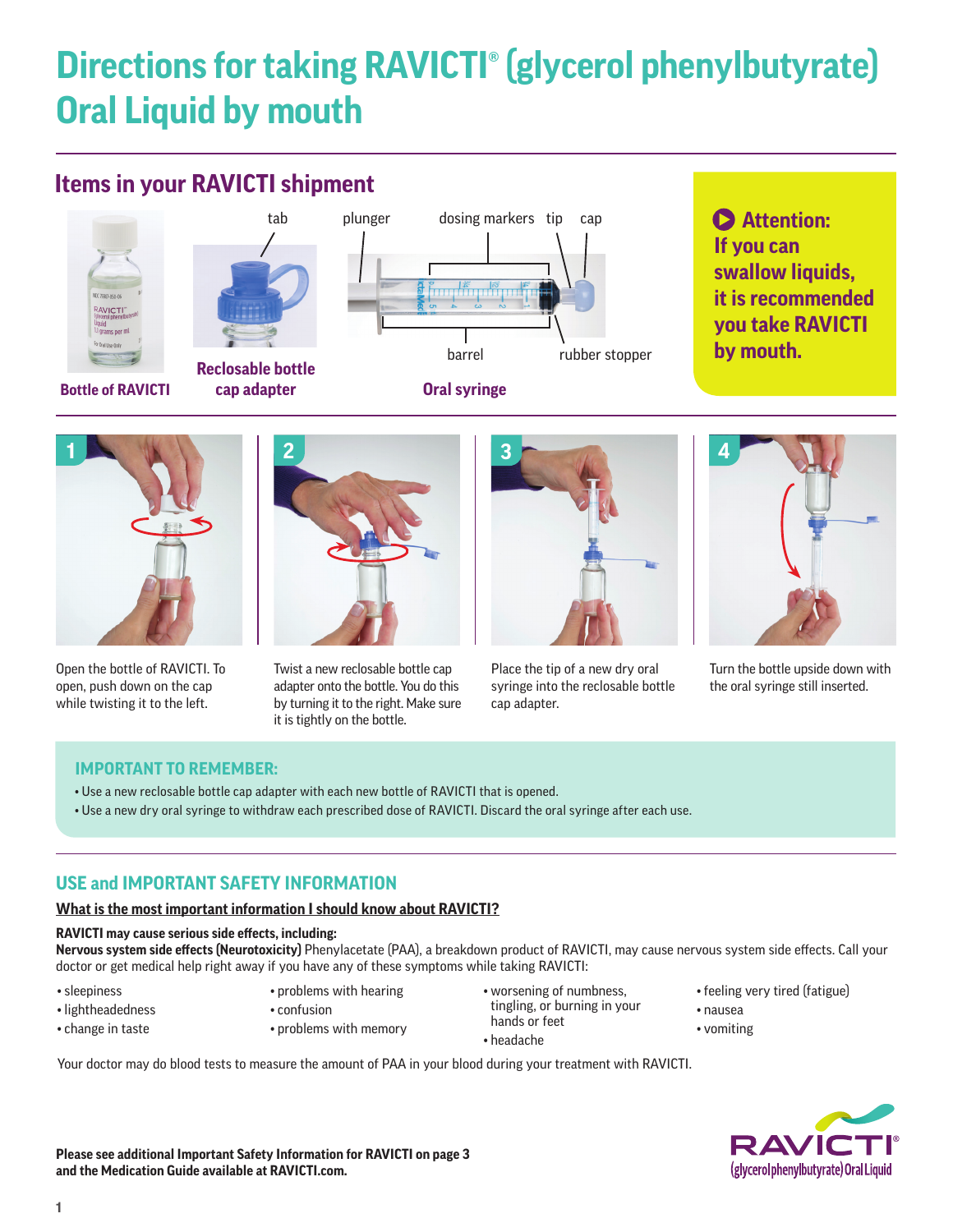

Withdraw the prescribed dose of RAVICTI with the dry oral syringe by pulling the plunger back. Pull until the first line of the black rubber stopper is even with the dosing mark. The dosing marks are on the barrel of the oral syringe. Match the dosing mark to the amount of medicine prescribed by your doctor.



Turn the bottle back to its upright position.

**EXAMPLE**: If your prescribed dose is 3 mL, the first line of the rubber stopper should be even with the 3-mL dosing mark on the barrel of the oral syringe.

**NOTE**: Pull the plunger slowly. This will help keep large air bubbles from forming in the medicine.



**If there are large air bubbles**, push the medicine back into the bottle. Do this slowly. Draw up the medicine again (repeat steps 3 through 6).



Place the oral syringe into the mouth. Push the plunger to squirt the medicine into the mouth. Make sure all of the medicine is pushed out of the oral syringe. Discard the oral syringe.



After taking RAVICTI (glycerol phenylbutyrate) Oral Liquid, it is suggested to drink liquid or eat some food to help make sure all of the medicine is swallowed.



Tightly close the tethered tab on the reclosable bottle cap adapter after each use. Do not rinse the reclosable bottle cap adapter.

**NOTE**: If RAVICTI is in contact with water, it will become cloudy in appearance. If the contents are in contact with water or cloudy, then do not use the remaining RAVICTI and contact the prescribing physician or pharmacy.

Discard the RAVICTI bottle and any remaining contents 28 days after opening.

# **IMPORTANT TO REMEMBER:**

- Take the exact amount of RAVICTI (glycerol phenylbutyrate) Oral Liquid as instructed by your doctor.
- Your doctor may change your dose if needed.
- Take RAVICTI with food or formula.
- In an infant who is breastfeeding, give RAVICTI just prior to breastfeeding.
- Use a new reclosable bottle cap adapter with each new bottle of RAVICTI that is opened.
- Use a new dry oral syringe to withdraw each prescribed dose of RAVICTI.
- If RAVICTI is in contact with water, it will become cloudy in appearance. If the contents are in contact with water or cloudy, then do not use the remaining RAVICTI and contact your prescribing doctor or pharmacy.
- Discard bottle and any remaining contents 28 days after opening.

• Ask your pharmacist for oral syringes and a reclosable bottle cap adapter for each bottle you receive if you do not have them.

If you take too much RAVICTI, call your doctor or the Poison Control Center at 1-800-222-1222 or go to the nearest hospital emergency room right away.

Do not stop taking RAVICTI unless your doctor tells you to stop.

- **If you miss a dose of RAVICTI, take it as soon as possible.**
- **Do not take 2 doses of RAVICTI at the same time.**
- **If you miss more than 1 dose and are not feeling well, call your doctor or nurse right away.**

If you still have questions about how to take RAVICTI with an oral syringe, please contact your doctor for more information.



**Please see additional Important Safety Information for RAVICTI on page 3 and the Medication Guide available at RAVICTI.com.**